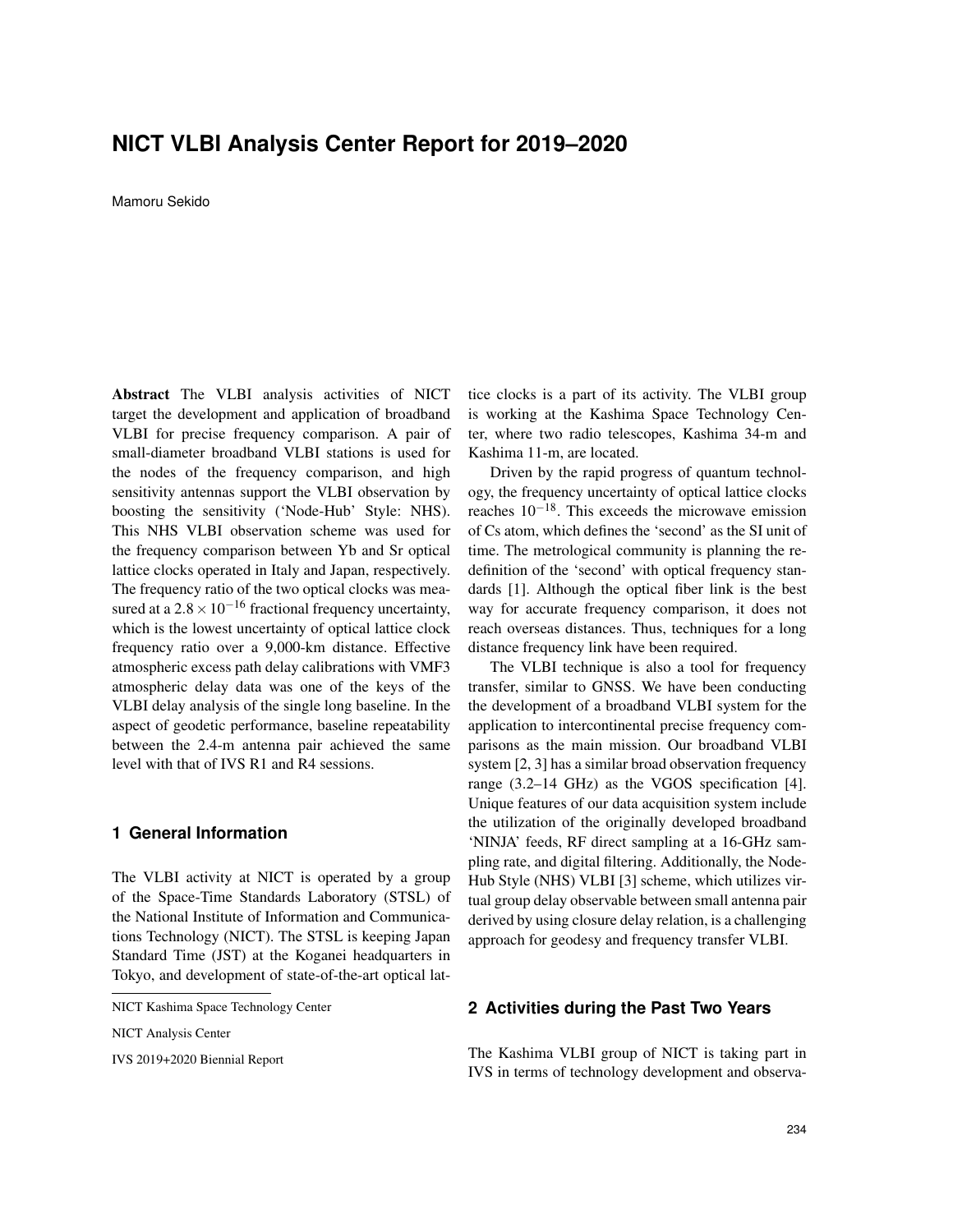tion stations by using the Kashima 34-m antenna and two 11-m diameter antennas at Kashima and Koganei. Historically, the Kashima group had played a pioneering role in the field of VLBI development in Japan. Our developed Japanese K3/K4/K5 VLBI terminal and correlator systems resources have been used by VLBI related Japanese research institutes.

Activities of the Analysis Center were performed mostly for the aim of our own VLBI project. Currently, VLBI experiments and data analysis has been conducted for the aim to realize long distance frequency transfer with VLBI observation. Our broadband GALA-V system acquires four channels of 1-GHz bandwidth data. Cross-correlation processing is made by our GICO3 software correlator [5], while bandwidth synthesis (fringe-fitting) of the broadband VLBI data is made by 'komb' [6], respectively. The derived delay and auxiliary data are stored in Mk3 database system via MK3TOOLS [7]. Finally, VLBI data analysis is made by CALC Ver.11.01 and SOLVE Ver. 2014.02.21, developed by NASA/GSFC.

### **3 Current Status**

# *3.1 VLBI Experiments between Italy and Japan with Transportable Broadband VLBI Stations*

One of the 2.4-m broadband VLBI antennas (MAR-BLE1) was installed at the Medicina Radio Astronomical Station of the Institute of Radio Astronomy/National Institute for Astrophysics (IRA/INAF) in 2018. A stable reference frequency was provided to the Medicina station from the Istituto Nazionale di Ricerca Metrologica (INRiM) in Turin, where an Ytterbium (Yb) optical lattice clock is operated. Another small antenna (MARBLE2), located at the Koganei campus of NICT where a Strontium (Sr) lattice clock is operated, was used for the other end of the experiment. The overview of the frequency link experiment over a distance of 9,000 km is depicted in Figure 1. Figure 2 shows the block diagram of the frequency link between the Yb optical clock in Italy and the Sr optical clock in Japan. Several hydrogen masers (H-masers) were used as flywheels to link the frequency chain.



**Fig. 1** Overview of the frequency link experiment between Italy and Japan. Reference frequency of Ytterbium lattice clocks operated at INRiM was provided to Medicina (INAF) by fiber link. Frequency link from Medicina to Koganei (NICT) was made by using VLBI observation. Kashima 34-m antenna participated the VLBI experiment to enable VLBI between 2.4 m antenna pair via NHS VLBI scheme.



**Fig. 2** Block diagram of the frequency chain between INRiM and NICT. Since optical lattice clocks (Yb, Sr) are operated intermittently with several hours of run, hydrogen masers (HM) are used as a flywheel to keep the frequency and link the frequency chain. Frequency ratios between each pair of nodes are measured, and the longest link was made by the VLBI observation.

Table 1 lists a series of frequency link VLBI experiments conducted between Medicina, Koganei, and the Kashima 34-m antennas. The lack of sensitivity of the small-diameter antenna pair was overcome via the NHS VLBI scheme by using the Kashima 34-m antenna as a Hub station. The virtual delay between the small antenna pair was analyzed by Calc/Solve with estimating station coordinates, atmospheric zenith delay, and clock parameters. A single clock rate was estimated for each session. The clock rate corresponds to the fractional frequency ratio between two H-masers at each end of the baseline. Atmospheric calibration was a concern in this experiment. Because sky coverages are limited at each station due to the single long baseline, accurate estimation of the atmospheric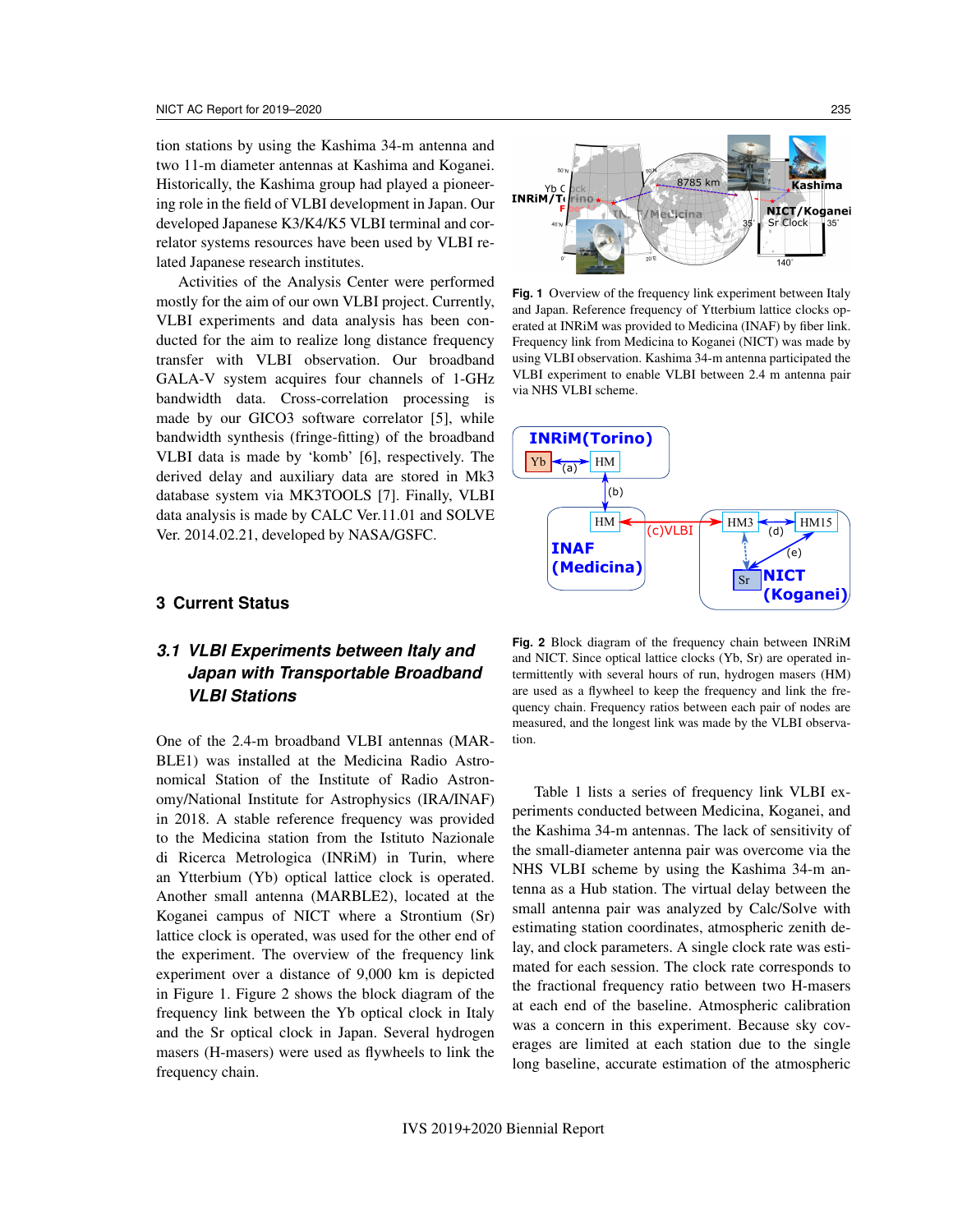| <b>Session Date</b> | Session | No.Scans        | <b>WRMS</b>   |
|---------------------|---------|-----------------|---------------|
|                     | [hours] | (Used/Total)    | residual [ps] |
| 5 Oct. 2018         | 31.4    | 1366 / 1470     | 30            |
| 14 Oct. 2018        | 28.9    | 1155/1415       | 32            |
| 24 Oct. 2018        | 29.0    | Failure at MBL2 |               |
| 4 Nov. 2018         | 30.6    | 1452/1645       | 39            |
| 14 Nov. 2018        | 29.0    | 1419/1539       | 24            |
| 24 Nov. 2018        | 28.8    | 1291/1435       | 29            |
| 4 Dec. 2018         | 29.0    | 1344 / 1511     | 33            |
| 15 Dec. 2018        | 29.5    | 1379 / 1470     | 26            |
| 25 Dec. 2018        | 28.9    | 1439 / 1501     | 22            |
| 15 Jan. 2019        | 29.0    | 1363/1437       | 24            |
| 25 Jan. 2019        | 30.6    | 1336/1591       | 26            |
| 4 Feb. 2019         | 31.0    | 1342/1500       | 30            |
| 14 Feb. 2019        | 35.8    | 1341 / 1585     | 29            |
| 30 May 2019         | 168.0   | 1718/2088       | 58            |
| 12 Jun. 2019        | 113.6   | 1182/2168       | 53            |
| 03 Jul. 2019        | 68.0    | 1372/1421       | 52            |
| 18 Jul. 2019        | 108.0   | 1485 / 1530     | 64            |
| 31 Jul. 2019        | 29.5    | 1591/1667       | 61            |

**Table 1** List of experiments conducted by the network of broadband antennas: the Kashima 34-m antenna, 2.4-m antenna at Medicina, and 2.4-m antenna at Koganei.



**Fig. 3** Session-wise average of estimated zenith delay for MAR-BLE1 and MARBLE2 for three cases of atmospheric a priori calibration (with NMF, VMF1, and VMF3).

delay parameter from VLBI data itself was difficult. We took advantage of the Vienna Mapping Function 3 (VMF3) [8] for a priori atmospheric delay correction. The VMF3 data [9] provides dry, wet, and gradient components of zenith delay and their mapping function by six hours of interval. We have tested three atmospheric models (NMF [10], VMF1 [11], and VMF3) for the a priori delay correction. The session-wise average of the estimated zenith delay residuals are plotted in Figure 3. The small residuals for VMF1 and VMF3



**Fig. 4** Baseline repeatabilities of IVS R1/R4 session (squares) in 2011–2013 and the 2.4-m antenna pair of broadband VLBI with NHS scheme (red down triangle). The solid line is regression curve by Teke [13].

is owing to their accurate atmospheric delay prediction computed by the ray tracing technique with numerical weather models of the ECMWF (European Centre for Medium-Range Weather Forecasts). Better stability of the VMF3 than VMF1 in the plot is attributed to the advantage of anisotropic modeling of VMF3 by its atmospheric gradient.

### *3.2 Results in Metrology and Geodesy*

Like the results of the VLBI frequency link experiment from October 2018 to February 2019, the frequency ratio between Yb and Sr lattice clocks was measured with  $2.8 \times 10^{-16}$  fractional frequency uncertainty [12].

The geodetic performance of these experiments was evaluated by comparing them to the IVS R1/R4 sessions in terms of baseline repeatability (BLR). We demonstrated that BLR of the 2.4-m antenna pair by the NHS scheme was at the same level as the IVS R1 and R4 sessions (Figure 4).

### **4 Future Plans**

The Kashima 34-m antenna, which played the role of a hub station in the experiments, was seriously damaged by strong typhoon Faxai on 9 September 2019. It was constructed in 1988 as the first Japanese dedi